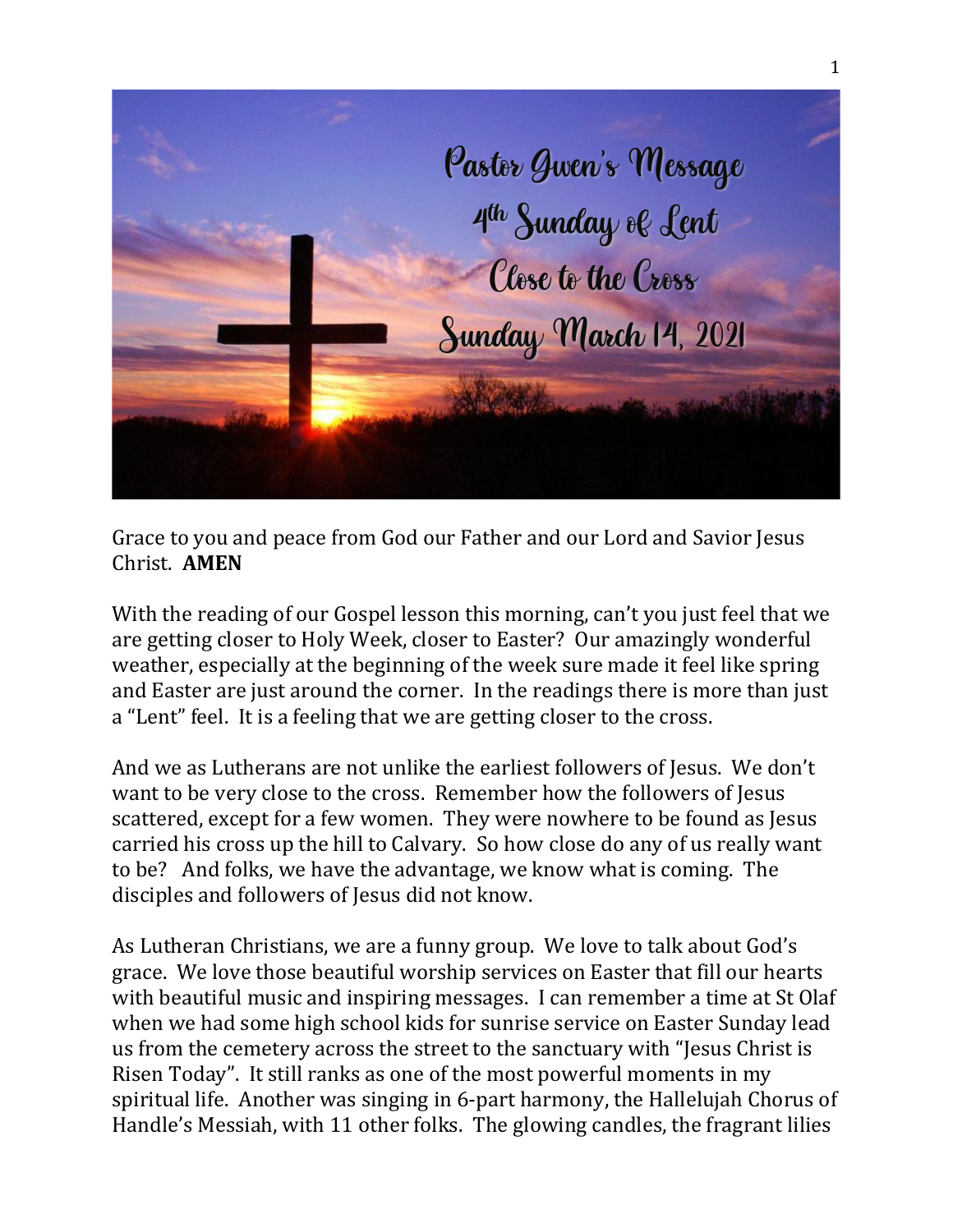and great music filled the sanctuary. No wonder why church attendance increases on Easter Sunday.

But when was the last time you saw a packed sanctuary on Maundy Thursday, Good Friday or even Palm Sunday? Good Friday is probably the least attended service. WHY? Is it because we are afraid of the cross? Or we just don't want to be too close because it is dark and we are afraid of the darkness? Or don't we like to be that close to death, death on a cross?

Well, think with me about our readings for today. Our Old Testament lesson from Numbers is directly referenced in our Gospel reading from John. This does not always happen even though most Biblical scholars would like us to understand that the New Testament is the fulfilling of the Old Testament prophecy. You cannot have the story of Jesus without both Old and New Testaments. Yes, the Old Testament often seems more difficult as it needs to be read through the filter of culture, history, literary construct of time. Yet, you should not read it simply as the prologue of a more important work of the New Testament. The Old Testament is a body of work that is important and has it's own message that comes through history, prophecy and wisdom. It tells of God's Promises to God's people.

And so it is with our two lessons this morning from Numbers and John. The story in Numbers is about the Israelites in the wilderness. They are truly people wandering in a dark place and they get impatient. They want to see this promised land Moses has told them about. But it is taking too long and they begin to grumble. Although God delivered them out of slavery and certain death at the hands of the Egyptians, they feel no better off in the wilderness. God provides food and water that certainly was better than what they had as slaves, but they want the milk and honey they were promised.

Rather sounds like a child being impatient with parents on a long road trip. Are we almost there? I have to go to the bathroom? I am thirsty? Remember those car trips with your kids? Dad would threaten to pull the car over to the side of the road if the kids did not stop grumbling.

And it was no different for God, the Father, maybe a bit more extreme. He sent poisonous serpents or snakes among the people. They bit the people and many Israelites died. Now realize that snakes were a part of everyday life in that time and place. A dry arid climate was a perfect place for snakes to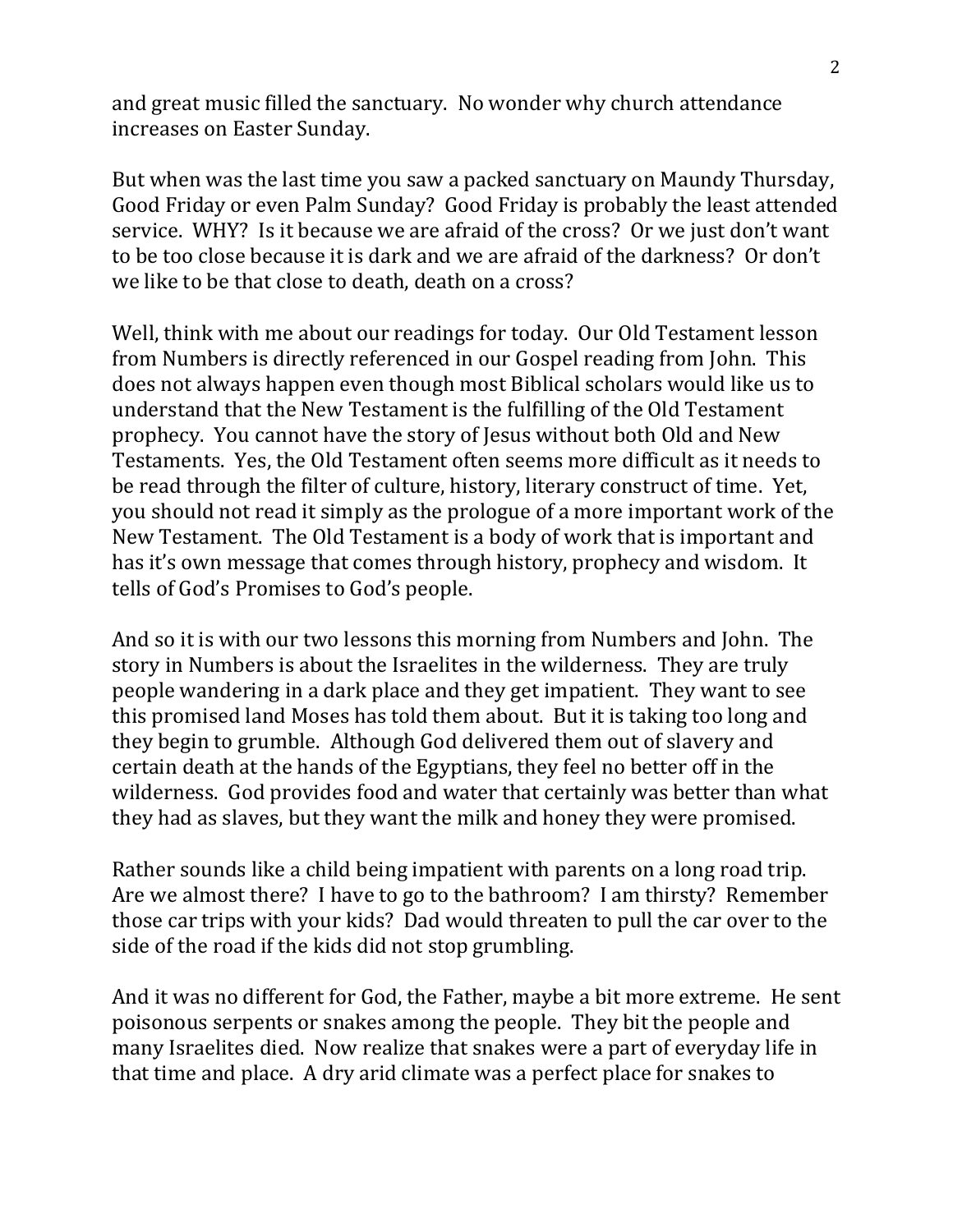slither on by. But lets not go there. I know we all have a snake story or two in our repertoire.

Now our Gospel lesson begins, "And just as Moses lifted up the serpent in the wilderness, so must the Son of Man be lifted up, that whoever believes in him may have eternal life." This metaphor really jumps off the page and grabs you. But wait a minute, is John comparing Jesus to a serpent, a snake? A bit odd wouldn't you say.

But we need to continue reading to see what is going on here and where this metaphor is going. We have the Israelites wandering in the wilderness and darkness. And John makes the connection to the people around Jesus, to the Jews of His day. They too are wandering in their own wilderness and darkness. Wilderness might be its own metaphor as it is not just a physical location but also a spiritual one. People were in the dark as to who Jesus really was and certainly what would happen to Him. Moses raises up a snake on a pole and by looking at it, those bitten will be saved. God is about to reveal Jesus on a cross and those that look to Him will be saved as well.

So truly as our scripture says, verse 19, "the light has come into the world" and verse 21, "But those who do what is true come into the light, so that it ma be clearly seen that their deeds have been done in God." Yes, Jesus has come into the world. He is the light that guides us out of our wilderness and darkness and shows us the light of salvation.

Several years ago during a Lenten service at the Congregational church, I remember Dr. Kurt Brown, giving us an idea of what it was like physically to die on a cross. He was a bit vivid in his explanation of how the body reacts to being hung on the cross by nails through the hands and feet. It was very difficult to listen too. So it is no wonder that we don't want to be too close to the cross. And not only is it a horrible death, but it must have been awful for the followers of Jesus to watch him die that way. It was degrading, horrifying, ugly and painful. And it defied all logic that the Son of God, our Savior would die on a cross. In Galatians 3:13 Paul says that, "Cursed is everyone who hangs on a tree." And he goes on to say that Jesus redeemed us from the curse of the law, having become a curse for us. And so there we have our connection to the Old Testament. You see that the serpents or snakes were sent as a curse to the Israelites in the wilderness. And Jesus became our curse, but one